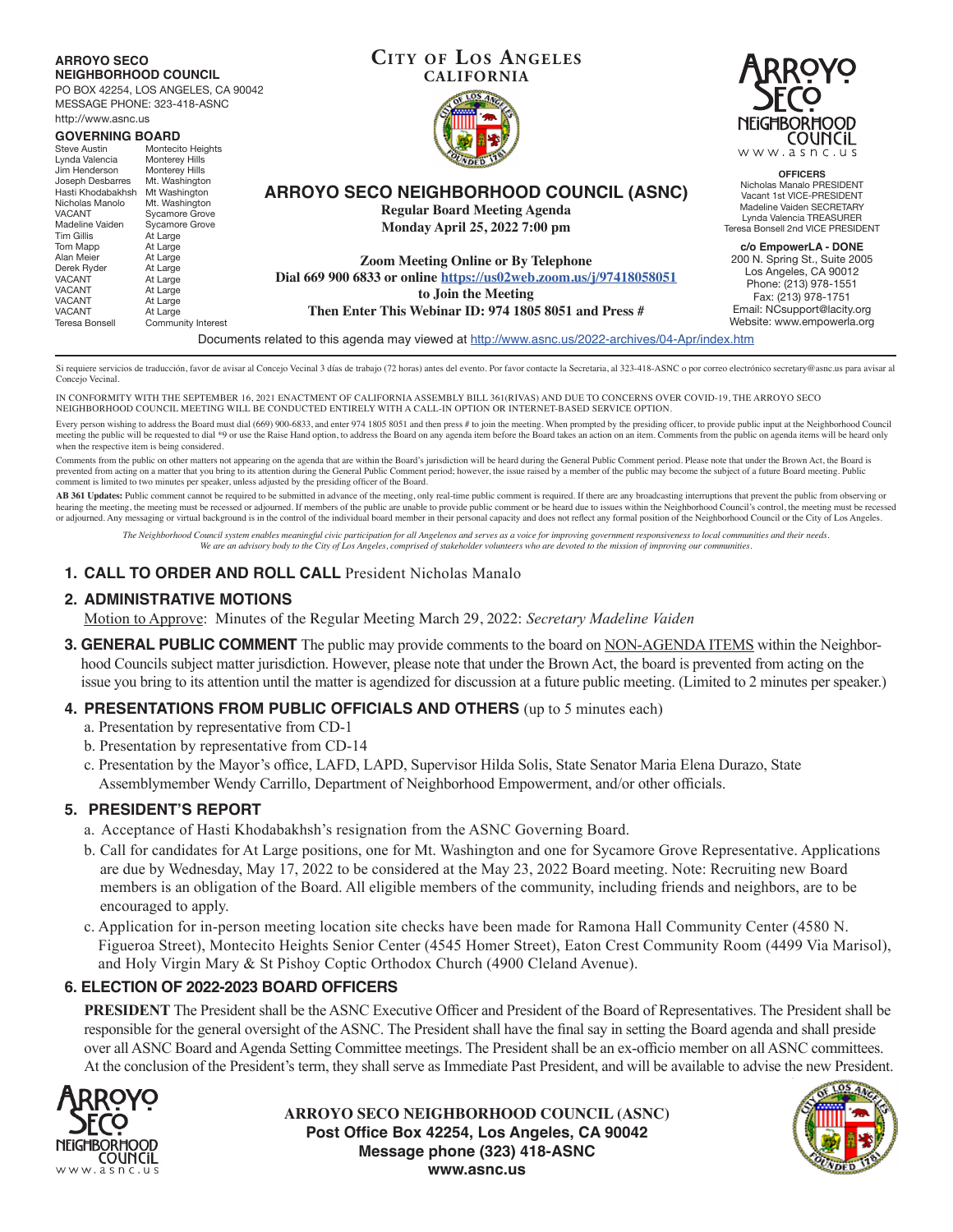#### **ARROYO SECO NEIGHBORHOOD COUNCIL (ASNC) Governing Board Agenda, Page 2 MONDAY APRIL 25, 2022 • ZOOM ONLINE OR BY TELEPHONE**

**1ST VICE PRESIDENT** The 1st Vice President shall assume the duties of the President when the President is unable to perform duties of office. The 1st Vice President shall serve on the Agenda Setting Committee and Chair the Rules and Selections Committee. The 1st Vice President shall provide oversight for all ASNC committees.

 **2ND VICE PRESIDENT** The 2nd Vice President shall serve as the Chair of the Communications and Outreach Committee. In addition, The 2nd Vice President shall maintain the Stakeholder records of the ASNC and oversee all communications with ASNC Stakeholders. The 2nd Vice President shall oversee ASNC participation in community activities and events.

 **TREASURER** The Treasurer shall maintain the financial records of the ASNC and oversee all finances. The Treasurer shall submit account statements to the Department in accordance with the Department requirements. The Treasurer shall report on the financial status of the ASNC at each regular meeting, and make ASNC financial records available to the public as required by law. The Treasurer shall adhere to the ASNC Fiscal Procedures.

 **SECRETARY** The Secretary shall record the minutes of ASNC meetings and maintain the historical records including attendance at meetings. The Secretary shall make ASNC records available to the public as required by law. After any Board meeting, the Secretary is required to send all Board Action Certifications (BAC) within 48 hours to the President and Treasurer.

# **7. ELECTION OF AUTHORIZED FUNDING SIGNERS**

*Signers are responsive to the City Clerk's funding requirements including BACs and receipts*

- a. Treasurer
- b. Second Signer
- c. Alternate Signer
- d. First Bank Card Holder
- e. Second Bank Card Holder

# **8. APPOINTMENT OF COMMUNITY IMPACT STATEMENT FILERS**

Up to five CIS filers may volunteer within a neighborhood council.

## **9. FUNDING MOTIONS**

- a. Motion to approve March 2022 Monthly Expense Reports.
- b. Motion to approve \$992.25 in Outreach funds for division-7 for website maintenance, administrative support and social media services in March 2022 (see invoice attached; note: April website cost \$93).
- c. Request \$3223.30 in Outreach funds for ASNC light pole banners in Monterey Hills. Includes installation and maintenance for up to two years. Design by local artist Peter Hess was paid for, completed and approved almost two years ago.
- d Request purchase of two replacement Monterey Hills bulletin board keys not to exceed \$15 in operations funds.
- e. Request purchase of ASNC supplies, including new canopies and two standup banners, not to exceed \$500 in Outreach funds.

# **10. NEW BUSINESS - CANDIDATES FOR AT LARGE POSITIONS**

- a. Nominate and vote Valerie Harragin of Mount Washington
- b. Nominate and vote Constance Villalvazo of Monterey Hills

# **11. COMMITTEES AND LIAISON REPORTS**

- Budget Advocates liaison *Lynda Valencia*
- LQBTQ+ Alliance *Alan Meier*
- Los Angeles Neighborhood Council Coalition (LANCC) *Lynda Valencia*
- City Attorney Liaison *Lynda Valencia and Teri Bonsell*
- Tree Removal *Lynnette Kampe*
- Communications and Outreach *Teri Bonsel*l
- Sustainability and Resiliency *open*
- Education, Family and Culture *to be convened*
- Planning and Land Use *Derek Ryder*
- Local Issues i. Monterey Hills *Lynda Valencia*
	- ii. Montecito Heights *Steve Austin*
		- iii. Mount Washington *Alan Meier*
		- iv Sycamore Grove *to be convened*

**10. ADJOURNMENT-** Next meeting Monday May 23, 2022, 7:00pm



**ARROYO SECO NEIGHBORHOOD COUNCIL (ASNC) Post Office Box 42254, Los Angeles, CA 90042 Message phone (323) 418-ASNC www.asnc.us**